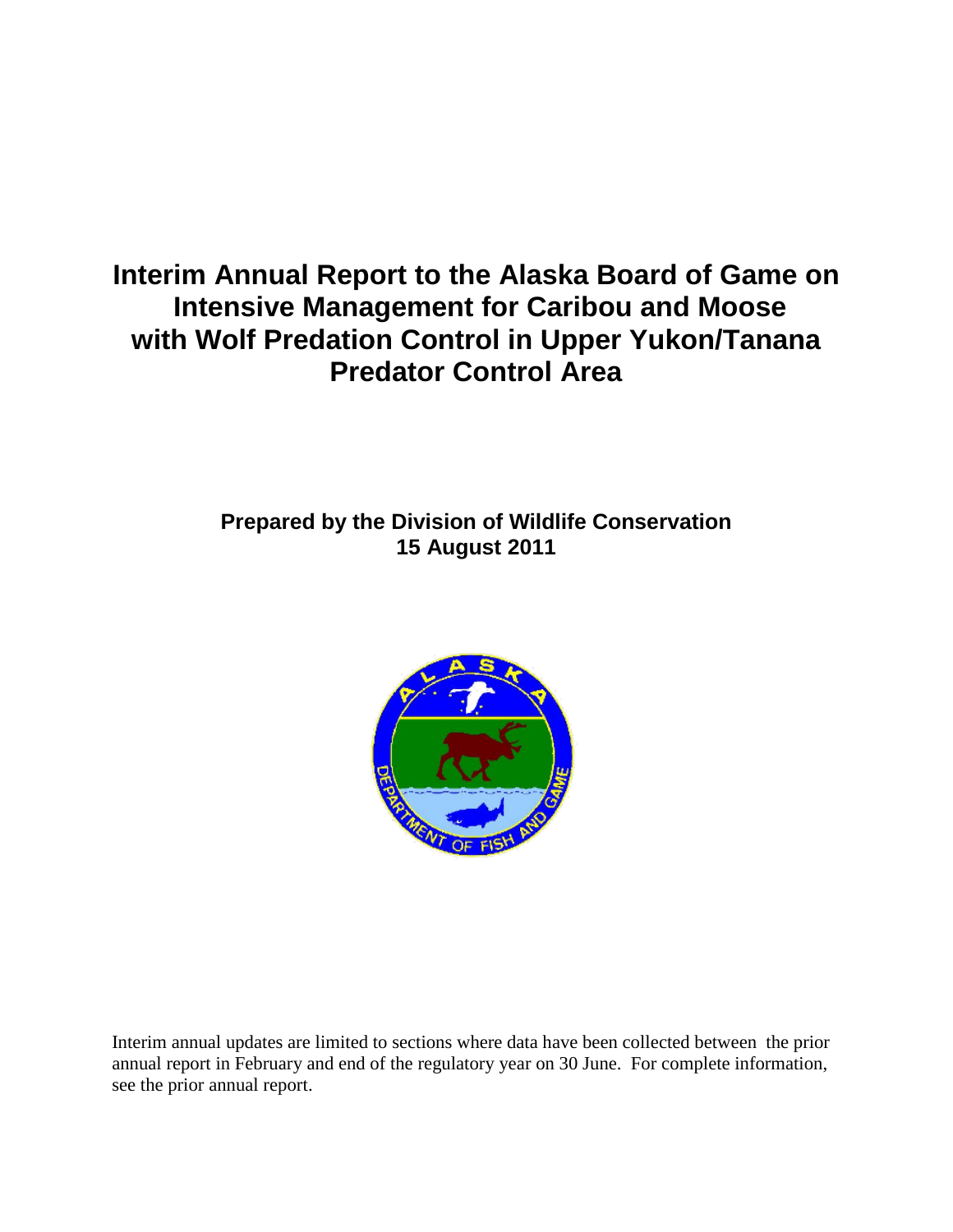## **1) Predator data**

Date(s) and method of most recent spring abundance assessment for wolves: May 2011combination of predator control permittee and trapper interviews (winter 2010–2011), anecdotal observations by Department staff (Oct. 2010–May 2011), and trapper/hunter harvest records.

**Table 3**. Wolf abundance and removal in Wolf Control Area (WCA). Removal objective is 60– 80% of pre-control fall abundance in year 1 of wolf predation control program, so estimated or confirmed number remaining by 1 May each regulatory year in the WCA must be at least 88. Regulatory year is 1 July to 30 June (e.g, RY10 is 1 July 2010 to 30 June 2011).

|                   |                           | Fall                 | <b>Harvest</b><br>removal |                | Dept.              | <b>Public</b>      |                         | <b>Spring</b>              |
|-------------------|---------------------------|----------------------|---------------------------|----------------|--------------------|--------------------|-------------------------|----------------------------|
| <b>Period</b>     | <b>Regulatory</b><br>Year | abundance<br>(range) | Trap                      | Hunt           | control<br>removal | control<br>removal | <b>Total</b><br>removal | abundance<br>$(range)^{a}$ |
| Year 1            | 2004-2005                 | $380^{bc}$           | 52                        | 23             | N/A                | 60                 | 135                     | 245                        |
|                   |                           | $(350 - 410)$        |                           |                |                    |                    |                         | $(215 - 275)$              |
| Year 2            | 2005-2006                 | $335^{\circ}$        | 58                        | 10             | N/A                | 17                 | 85                      | 250                        |
|                   |                           | $(300 - 370)$        |                           |                |                    |                    |                         | $(215 - 285)$              |
| Year 3            | 2006-2007                 | $362^{\circ}$        | 73                        | 7              | N/A                | 23                 | 103                     | 259                        |
|                   |                           | $(300 - 425)$        |                           |                |                    |                    |                         | $(197 - 322)$              |
| Year 4            | 2007-2008                 | $382^{\circ}$        | 57                        | 14             | N/A                | 27                 | 98                      | 284                        |
|                   |                           | $(366 - 398)$        |                           |                |                    |                    |                         | $(268 - 300)$              |
| Year 5            | 2008-2009                 | $372^{\mathrm{d}}$   | 82                        | 11             | 84                 | 49                 | 226                     | 146                        |
| Year 6            | 2009-2010                 | $235^{\circ}$        | 31                        | $\overline{4}$ | 15                 | 10                 | 60                      | 175                        |
| Year <sub>7</sub> | 2010-2011                 | $274^{\circ}$        | 26                        | 11             | $\overline{0}$     | 25                 | 62                      | 212                        |
|                   |                           | $(262 - 285)$        |                           |                |                    |                    |                         | $(200 - 223)$              |

a Fall estimate minus all know wolf kills.

 ${}^{b}$ Pre-control population estimate.

<sup>c</sup>Fall modeled estimate.

Revised fall modeled estimate using results from a March 2009 reconnaissance survey and RY08 removal data. The original fall modeled estimate was 393-431.

<sup>e</sup>Revised fall modeled estimate using results from a March 2010 reconnaissance survey and RY09 removal data. The original fall modeled estimate was 262–299.

## **2) Habitat data and nutritional condition of prey species**